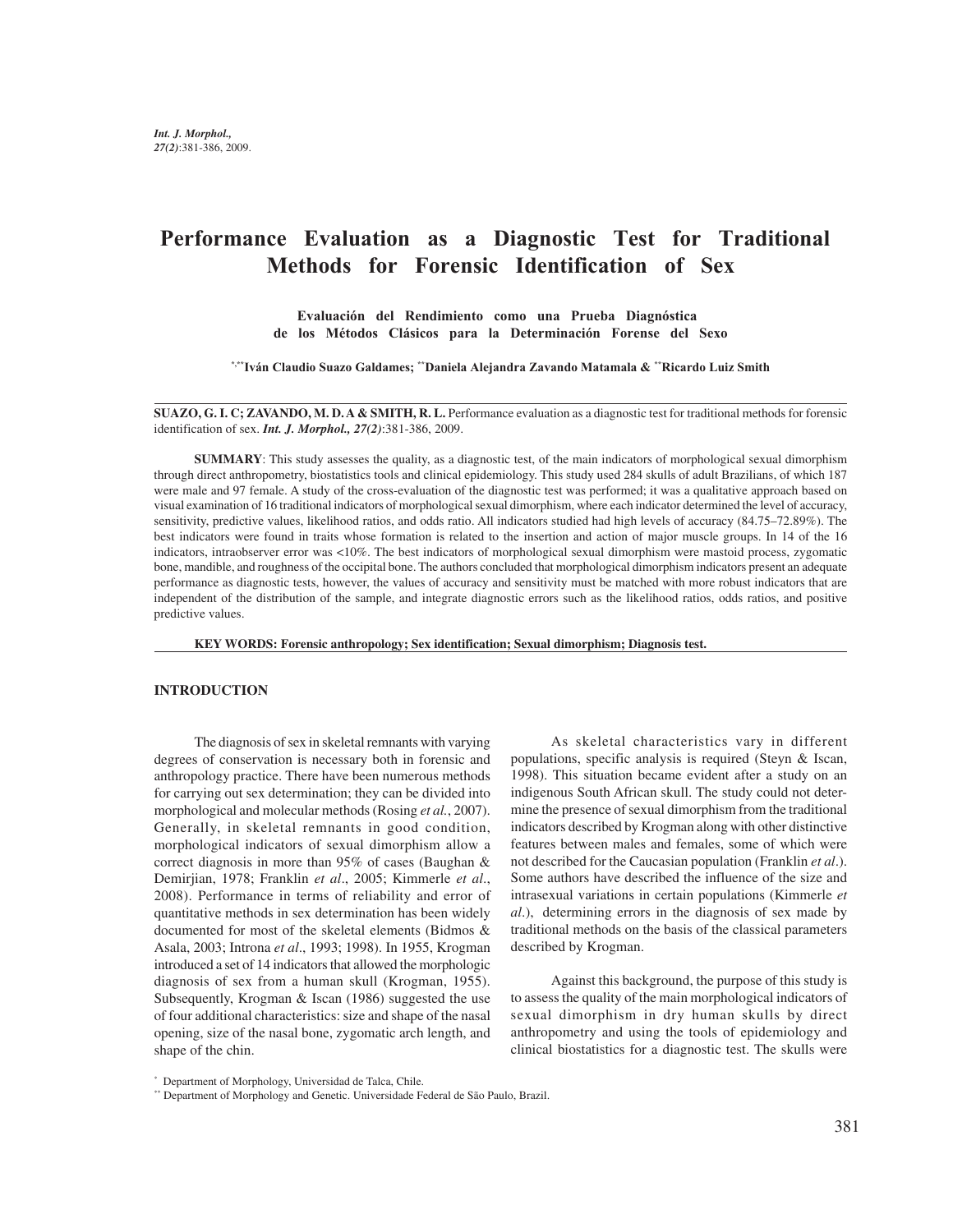taken from the collection in the Universidade Federal de São Paulo (UNIFESP), Brazil Skulls Museum.

# **MATERIAL AND METHOD**

A cross-study evaluation of the diagnostic test was designed, using a set of tools used in epidemiology and biostatistics. The study had the approval of the Ethics Committee of UNIFESP/ Hospital de São Paulo.

A nonprobability sample of 284 adult skulls of Brazilians, in good condition, were selected from the collection of UNIFESP. In the event of partial destruction of a segment, it was decided to use the skull, except for analysis and calculations that include the indicators destroyed in the segment; skulls with abnormal growth, asymmetries, and obvious dismorphosis were excluded. The sample was made up of 187 male skulls and 97 female skulls. The sample size is consistent with those described in the literature (Krogman; Dominok, 1959; Giles & Elliot, 1963; Olivier & Tissier, 1977; Rösing, 1977; Rösing *et al.,* 2005; Rogers, 2005).

Sixteen indicators of classical morphological sexual dimorphism, as described by Krogman and Krogman & Iscan were analyzed: Size and architecture of the skull, forehead shape, frontal eminences, superciliary arches, orbital shape, piriform aperture, nasal bone, zygomatic bone, zygomatic arch, parietal eminences, mastoid process, occipital bone, occipital condyles, shape of the palate, general appearance of the mandible, and chin shape.

The diagnosis for each indicator and the skull was in a separate tab. Neither was the investigator in sight, nor the diagnoses for the skull made on the basis of the record or other indicators of sex according to the UNIFESP archive's collection of skulls.

The diagnostic tests based on the observation of the morphological indicators of sexual dimorphism were evaluated in terms of accuracy, intraobserver error sensitivity, positive predictive value, likelihood ratios, and odds ratio.

#### **RESULTS**

All indicators studied had high levels of accuracy (84.75-72-89%). The best indicators in terms of overall accuracy, intraobserver error, and odds ratio values were found in features whose formation was related to the insertion and action of major muscle groups. The lowest accuracy of all the morphological indicators for the diagnostic tests in this study was obtained from those based on the observation of the shape. In 14 of the 16 indicators, intraobserver error was <10%. Table I shows the summary of the values of accuracy, intraobserver error, odds ratio, sensitivity, predictive values, and likelihood ratios for the 16 classical morphological indicators studied as diagnostic tests to determine sex.

The best indicators of morphological sexual dimorphism based on overall accuracy, combined ranking and reliability, and odds ratio were the mastoid process, the zygomatic bone, mandible, and ridges of the occipital bone. Indicators with lower overall accuracy were shape of the palate, chin, and orbit. Epidemiological statistical tools were used to help ensure a more robust analysis, especially when considering the overall sensitivity of indicators and values of probability coefficients. In Table II, a combined ranking obtained from the scores of accuracy, intraobserver error, and odds ratio tests are given.

## **DISCUSSION**

The determination of sex is a common diagnostic procedure in forensic anthropology. When the diagnosis is based on the observation of cranial morphology, each parameter becomes a test. Theexaminer and the forensic or morphological physical anthropologist analyzes the indicators by applying a single group or all of them, to obtain the best diagnostic test for sexual dimorphism. These conditions allow the use of tools of epidemiology and biostatistics to better describe the applicable indicators in terms of accuracy and prediction.

In this study, 16 of the 17 classic morphological indicators of sexual dimorphism were analyzed. Excluded from this analysis was the assessment of teeth because of the wide variety of characteristics of teeth in the skulls of the sample.

All the indicators studied had high accuracy (84.75– 72.89%); these levels are similar to those reported by Rogers and Williams & Rogers (2006). Most of the best indicators in terms of overall accuracy, intraobserver error, and odds ratio values were found in features whose formation was related to insertion and action of major muscle groups, such as size and general architecture of the skull, mastoid process, zygomatic bone, ridges of the occipital bone, and general appearance of the mandible. By contrast, there is evidence that the decrease in muscle action or severe malnutrition predisposing atrophy of bone tissue can decrease the accuracy of these methods (Suazo *et al*., 2008b).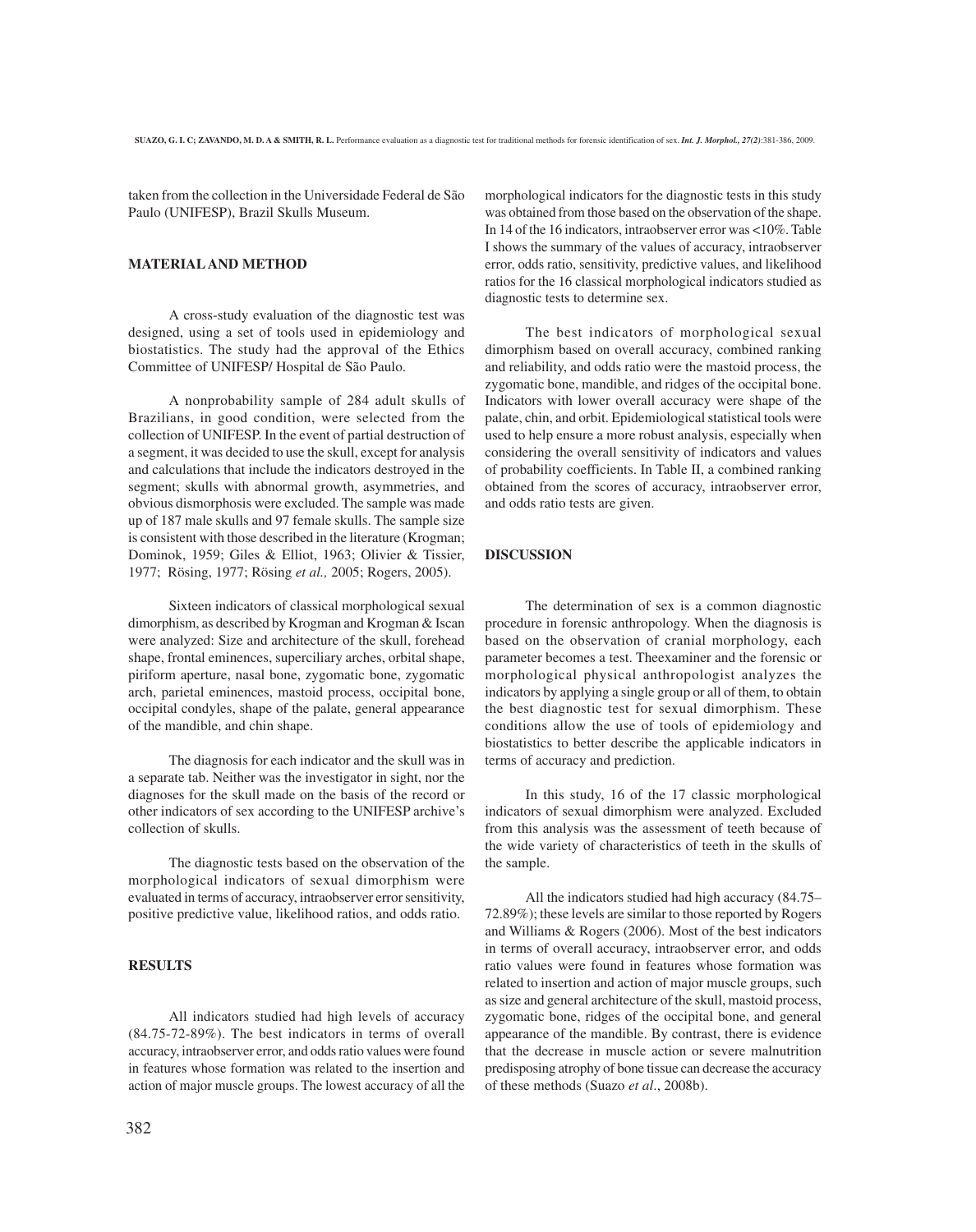| Indicator                          | Accuracy<br>$\%$ | Error<br>$\%$ | <b>Odds</b><br><b>Ratios</b> |       | <b>Sensitivity</b><br>Predictive<br>values |                 |                 | <b>Likelihood ratios</b> |                          |        |                              |
|------------------------------------|------------------|---------------|------------------------------|-------|--------------------------------------------|-----------------|-----------------|--------------------------|--------------------------|--------|------------------------------|
|                                    |                  |               |                              | Male  | Female                                     | Male            | Female          |                          | Male                     |        | Female                       |
|                                    |                  |               |                              | $\%$  | $\overline{\%}$                            | $\overline{\%}$ | $\overline{\%}$ | $^{+}$                   | $\overline{\phantom{a}}$ | $^{+}$ | $\qquad \qquad \blacksquare$ |
| Size and architecture of the skull | 80.60            | 3.3           | 16.07                        | 82.22 | 77.65                                      | 87.57           | 69.52           | 3.68                     | 0.22                     | 4.36   | 0.27                         |
| <b>Forehead shape</b>              | 80.14            | 10.0          | 18.67                        | 77.65 | 84.94                                      | 90.84           | 66.38           | 5.15                     | 0.26                     | 3.80   | 0.19                         |
| <b>Frontal eminences</b>           | 75.47            | 10.0          | 10.24                        | 73.98 | 78.26                                      | 86.48           | 61.53           | 3.40                     | 0.31                     | 3.13   | 0.29                         |
| <b>Superciliary arches</b>         | 78.75            | 6.6           | 11.28                        | 79.21 | 77.89                                      | 87.03           | 66.66           | 3.58                     | 0.26                     | 3.74   | 0.27                         |
| Orbital shape                      | 75.50            | 13.3          | 9.88                         | 74.86 | 76.84                                      | 85.89           | 61.86           | 3.26                     | 0.32                     | 3.06   | 0.30                         |
| <b>Piriform aperture</b>           | 83.30            | 5.0           | 8.61                         | 74.40 | 74.70                                      | 84.50           | 61.20           | 2.95                     | 0.34                     | 2.96   | 0.33                         |
| <b>Nasal bones</b>                 | 79.38            | 11.6          | 13.52                        | 81.14 | 75.86                                      | 87.11           | 66.66           | 3.36                     | 0.24                     | 4.03   | 0.29                         |
| Zygomatic bone                     | 83.51            | 3.3           | 25.30                        | 83.70 | 83.10                                      | 90.30           | 73.14           | 4.98                     | 0.19                     | 5.12   | 0.20                         |
| Zygomatic arch                     | 75.90            | 5.0           | 9.53                         | 76.83 | 74.19                                      | 85.00           | 67.72           | 2.97                     | 0.31                     | 3.20   | 0.33                         |
| <b>Pariet al eminences</b>         | 80.66            | 6.6           | 4.76                         | 70.45 | 66.66                                      | 80.00           | 54.30           | 2.10                     | 0.44                     | 2.25   | 0.47                         |
| <b>Mastoid process</b>             | 84.75            | 1.6           | 30.51                        | 92.09 | 80.00                                      | 84.80           | 84.40           | 3.01                     | 0.098                    | 10.1   | 0.33                         |
| Ridges of the occipital bone       | 80.90            | 3.3           | 15.35                        | 86.50 | 70.52                                      | 84.60           | 73.60           | 2.90                     | 0.19                     | 5.26   | 0.33                         |
| <b>Occipital condyles</b>          | 79.30            | 8.3           | 14.10                        | 80.00 | 77.70                                      | 87.26           | 67.30           | 3.57                     | 0.25                     | 3.90   | 0.27                         |
| Shape of the palate                | 72.89            | 8.3           | 5.82                         | 80.89 | 57.89                                      | 78.26           | 61.79           | 1.90                     | 0.32                     | 3.03   | 0.52                         |
| <b>Mandible</b>                    | 81.40            | 3.3           | 17.88                        | 82.60 | 79.01                                      | 88.66           | 69.56           | 3.95                     | 0.22                     | 4.54   | 0.25                         |
| Chin shape                         | 75.41            | 8.3           | 7.99                         | 79.30 | 67.50                                      | 83.00           | 62.06           | 2.44                     | 0.3                      | 3.27   | 0.40                         |

Table I. Summary of the values of accuracy, intraobserver error, odds ratios, sensitivity, predictive values, and likelihood ratios for the 16 classical morphological indicators of diagnostic tests to determine sex.

Table II. Combined ranking derived from the score of accuracy, intraobserver error and odds ratios of diagnostic tests based on the observation of the 16 classical morphological sexual dimorphism indicators.

| <b>Indicator</b>                   | <b>Score A</b> | Score B | Score C            | <b>Score</b> | <b>Combined</b> |
|------------------------------------|----------------|---------|--------------------|--------------|-----------------|
|                                    | Accuracy       | Error   | <b>Odds Ratios</b> | $A+B+C$      | Ranking         |
| <b>Mastoid process</b>             |                |         |                    | 3            |                 |
| Zygomatic bone                     |                |         |                    | 6            |                 |
| Mandible                           |                | 2       |                    | 10           |                 |
| Ridges of the occipital bone       |                | 2       | 6                  | 13           |                 |
| Size and architecture of the skull |                | 2       | 5                  | 14           |                 |
| Forehead shape                     |                | 6       | 3                  | 17           | h               |
| <b>Piriform aperture</b>           |                | 3       | 13                 | 19           |                 |
| Occipital condyles                 | 10             | 5       |                    | 22           | 8               |
| <b>Nasal bones</b>                 | 9              |         | 8                  | 24           | 9               |
| <b>Superciliary arches</b>         | 11             |         | 9                  | 24           | 10              |
| <b>Parietal eminences</b>          | 6              | 4       | 16                 | 26           | 11              |
| Zygomatic arch                     | 12             | 3       | 12                 | 27           | 12              |
| <b>Frontal eminences</b>           | 14             | 6       | 10                 | 30           | 13              |
| Orbital shape                      | 13             | 8       | 11                 | 32           | 14              |
| Chin shape                         | 15             |         | 14                 | 34           | 15              |
| Shape of the palate                | 16             | 5       | 15                 | 36           | 16              |

Rösing indicates that the evaluation of gender based on qualitative indicators should be contextualized to the population. Park & Nowosielski-Slepowron (1983) described socioenvironmental influences (e.g., nutrition, food, weather, diseases) that affect the development and the appearance of the bones.

The lowest accuracy of all the morphological indicators for the diagnostic tests in this study was based on the observation of the shape of the palate, which is again consistent with the findings reported by Williams & Rogers. In relation to this indicator, information on the state of teeth and the presence of the maxillary canines seem to be important. Suazo *et al.* (2008a) examined the accuracy and reliability of the diagnostic tests based on the shape of the palate of subjects divided into groups with different levels of edentulism. Suazo *et al.* (2008a) concluded that the loss of teeth alters the diagnostic value of the observation of the shape of the palate, which mainly affects the identification of women's skulls.

This study had low intraobserver error and most indicators were within an acceptable level of error, in line with similar studies  $( \leq 10\%)$  (Williams & Rogers). Only the nasal bones and shape of the orbit showed higher levels of error (11.6% and 13.3%, respectively). According to Ofodile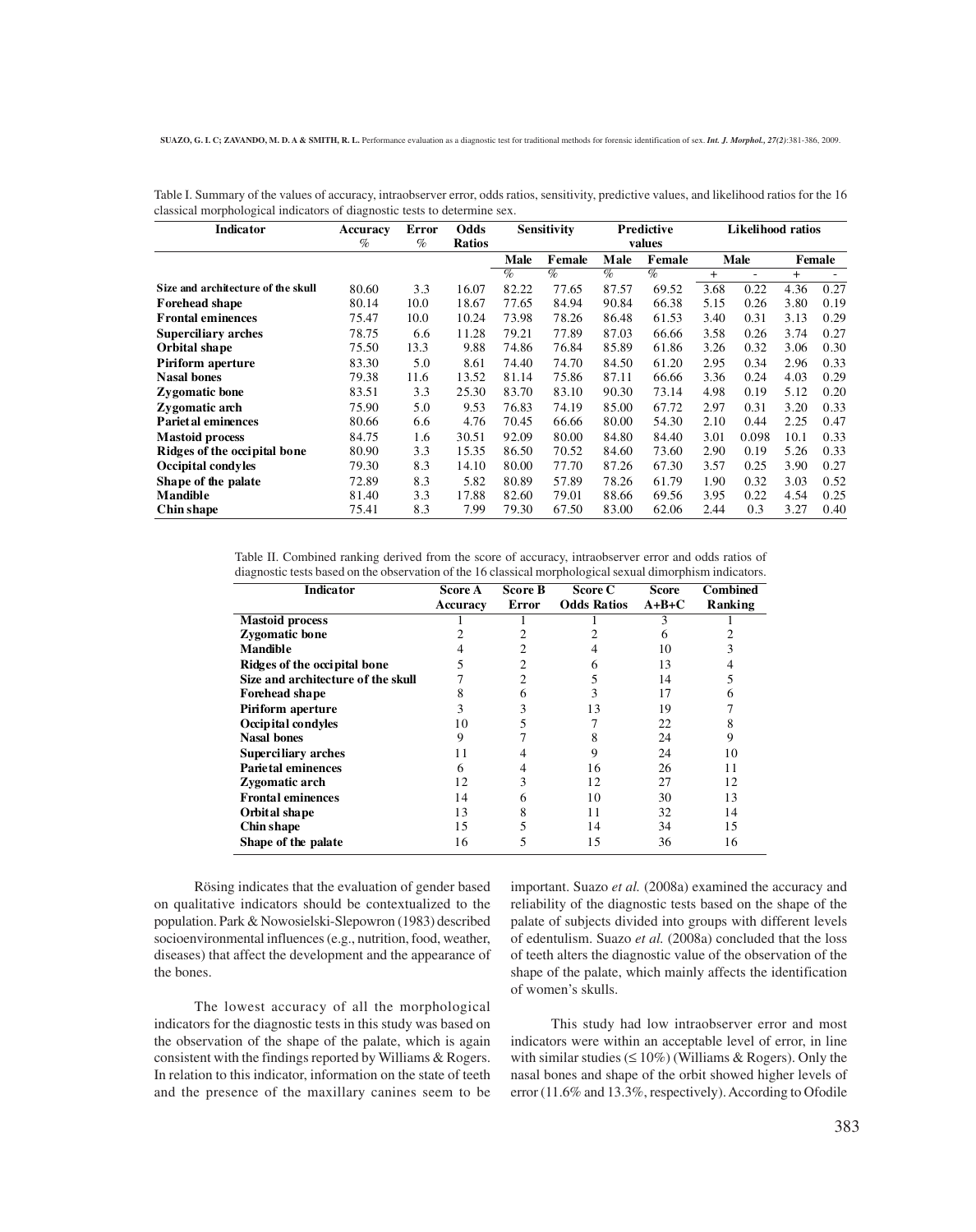(1994) and Ofodile & Bokhari (1995), the high variance in the size of the nasal bones is related to racial issues. This might explain the lower reliability of this indicator in a sample having a high racial mix, such as the skulls used in this study.

The reliability of diagnostic tests analyzed is directly related to the experience of the observer. Rösing *et al.* (2007) reported that investigators with little experience in the forensic diagnosis of sex in a population-specific analysis produce higher levels of error and less accurate results; the examiner needs to provide essential utility value in the practice of any diagnostic test. A test with high accuracy but a low reproducibility has little practical value and should be avoided.

The highest levels of reliability in this study were found in indicators that showed increases, peaks, and visible and palpable ridges (size and general architecture of the skull, mastoid process, zygomatic bone, ridges of the occipital bone, and appearance of the mandible), whereas indicators based on the form (shape of the palate, the chin, forehead shape, frontal eminences, nasal bones, shape of the orbit) had the lowest reliability. In this regard, Rösing *et al.* (2007) indicate that in assessing qualitative aspects of the skull, techniques that complement the observation, such as palpation or weight and thickness, favor the diagnosis and reduce the intra- and interobserver error.

For an indicator to be useful in discriminating between male and female skulls, it is necessary to have a consistent relationship between accuracy and reliability. Williams & Rogers recommend the use of a combined ranking built from the scores of accuracy and reliability; their results are similar to those reported in this study.

Epidemiological statistics give an important indicator of overall performance of a diagnostic test, the odds ratio. In this study, to the combined ranking of accuracy and reliability the value of odds ratio was added as an indicator of overall performance of the test, as it incorporates the error or false positive and negative diagnoses to assess the usefulness of the test. Comparing the results of this study and the indicators in the ranking that include combined odds ratio as reported in similar studies (Rogers), the zygomatic bone and mastoid process indicators were found to be comparable, but the piriform aperture indicator shows differences. Although there was a high level of accuracy (score 3) and a low intraobserver error (5%), the high frequency of false positive and negative diagnoses (Odds ratio 8.61, score 13) showed that the result of ranking combined under a deal (Rank 7). In the Williams & Rogers study, piriform aperture has a good place in the combined ranking (Rank 3), despite the high intraobserver

reported error (10%). This indicates that the incorporation of the odds ratio values for the evaluation of diagnostic tests provides valuable information when integrating accuracy and reliability.

Sensitivity is a value that not only allows the researcher to make an initial approach to the classification – a screening – but it is also useful to the low specific diagnosis. If an appraiser knows that there is a group of skulls belonging to males, a highly sensitive indicator, such as the mastoid process can be used to select those possibly male skulls; more specific evidence can be subsequently applied to make the diagnosis. It is said that this sensitivity is influenced by the distribution of the sample or in epidemiological terms, the prevalence of the condition being studied. This has a double significance for the diagnosis of sex using human skulls: (i) as already mentioned, the sensitivity reported in the literature has a population-specific behavior; constitutional, environmental, and nutrition can influence the performance indicators of morphological sexual dimorphism, and (ii) even comparable populations in the composition of the sample has an influence on the sensitivity of the indicators.

Epidemiological tools allow solving the problem of the influence of the prevalence and composition of the sample in the sensitivity parameter; however, the use of positive likelihood ratios (LR +), also called reasons of verisimilitude, are independent of the composition of the sample. In this study, the LR + values were moderate to low,  $5.15$ -1.9 in males, but in females, the mastoid process indicator showed a high LR + (10.1). Other indicators present similar behavior for males with values of between  $LR + 5.26 - 2.25$ . The high value of LR + of mastoid process allows classification of a skull with high accuracy as having female characteristics, in this case, the indicator had a score of 3 in the ranking of sensitivity to females. However, its diagnostic value is greater; this should be considered when weighing the morphological indicators of sexual dimorphism.

Steadman *et al.* (2006) published an extensive study on the statistical basis for identification in forensic anthropology, which states that the epidemiological tools, especially the values of variability coefficients, provide sufficient statistical basis to support the diagnosis made by experts.

Another interesting aspect is the relationship between an indicator of sensitivity and positive predictive value. Most studies, when analyzing the performance of a morphological indicator of sexual dimorphism, expressed their results in terms of number of hits or true positives when applying the diagnostic test and is expressed in percentage terms; this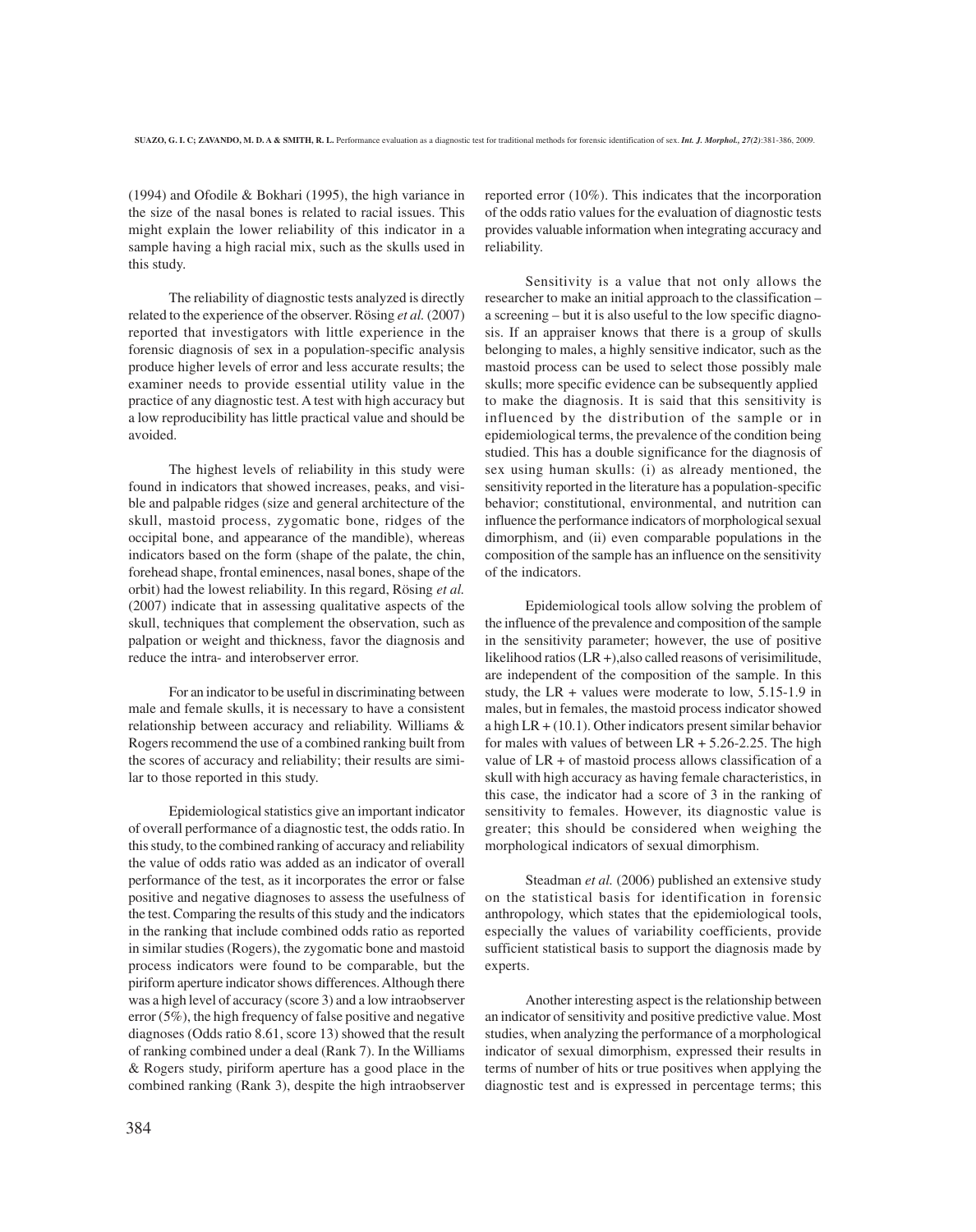value corresponds to the sensitivity of the indicator. In this study, the sensitivity for diagnosis of male indicator mastoid process was very high (92.09%), indicating that it is a good indicator for identifying male skulls, the problem is that this value does not reflect the number of incorrect diagnoses, that is, the number of female skulls diagnosed as male skulls. Noting that the mastoid process to correct this defect supplements the analysis of the sensitivity of the indicators in calculating the positive predictive value, this indicator reflects the false positives and allows a balance of more accurate performance indicator for the diagnostic test based on the mastoid process. The positive predictive value was 84.8%, indicating that some female skulls were misdiagnosed by observing the indicator; this is reflected in the decreased sensitivity to females (80%).

Therefore, to make a proper assessment of the performance of a morphological indicator of sexual dimorphism, the values of sensitivity, which often refers to the literature, should be supplemented by statistics that diminish the impact of the composition of the sample, such as likelihood ratios and diagnostic data, incorporating the false positive and positive predictive values.

Finally, the use of statistical tools applied to the epidemiological diagnosis of sex is not sufficiently explored, in contrast to the extensive development in clinical epidemiology and evidence-based medicine. This opens new perspectives for the systematic evaluation of the morphological sexual dimorphism indicators.

**SUAZO, G. I. C; ZAVANDO, M. D. A & SMITH, R. L.** Evaluación del rendimiento como una prueba de diagnóstica de los métodos clásicos para la determinación forense del sexo. *Int. J. Morphol., 27(2)*:381-386, 2009.

**RESUMEN**: En el estudio fue evaluada la calidad, como una prueba diagnóstica de los principales indicadores morfológicos de dimorfismo sexual a través de la antropometría, herramientas bioestadísticas y epidemiología clínica. Fueron utilizados 284 cráneos de individuos adultos brasileños, de los cuales 187 eran varones y 97 mujeres. Se realizó un estudio de corte transversal de evaluación de prueba diagnóstica, mediante un enfoque cualitativo en base al examen visual, de 16 indicadores tradicionales morfológicos de dimorfismo sexual, determinándose para cada uno de ellos los niveles de exactitud y de sensibilidad, valores predictivos, coeficientes de probabilidad y Odds ratios. Todos los indicadores estudiados presentaron altos niveles de exactitud (84,75-72,89%). Los mejores indicadores se encontraron en los rasgos cuya formación está relacionada con la inserción y la acción de los grandes grupos musculares. En 14 de los 16 indicadores, el error intraobservador fue <10%. Los mejores indicadores morfológicos de dimorfismo sexual fueron: proceso mastoides, hueso cigomático, mandíbula y rugosidades del hueso occipital. Los autores concluyeron que los indicadores morfológicos de dimorfismo presentan un adecuado rendimiento como pruebas de diagnóstico; sin embargo, los valores de exactitud y sensibilidad deben ser complementados con indicadores más sólidos que sean independientes de la distribución de la muestra, e integren a los errores diagnósticos, tales como los coeficientes de probabilidad, odds ratios y valores predictivos positivos.

#### **PALABRAS CLAVE: Antropología forense; Determinación del sexo; Dimorfismo sexual; Prueba diagnóstica.**

# **REFERENCES**

- Baughan, B. & Demirjian, A. Sexual dimorphism in the growth of the cranium. *Am. J. Phys. Anthropol., 49*:383- 90, 1978.
- Bidmos, M. A. & Asala, S. A. Discriminant function sexing of the calcaneus of the South African whites. *J. Forensic Sci., 48*:1213-8, 2003.
- Dominok, G. W. On age and sex determination from the morphology of the human cranial vault. *Zentralbl. Allg. Pathol., 100*:54-64, 1959.
- Franklin, D.; Freedman, L. & Milne, N. Sexual dimorphism and discriminant function sexing in indigenous South African crania. *Homo, 55*:213-28, 2005.
- Giles, E. & Elliot, O. Sex determination by discriminant

function analysis of crania. *Am. J. Phys. Anthropol., 21*:53-68, 1963.

- Introna, F. Jr.; Cantatore, F.; Dragone, M. & Colonna, M. Sexual dimorphism of deciduous teeth in medico-legal identification. *Boll. Soc. Ital. Biol. Sper., 69*:223-30, 1993.
- Introna, F. Jr.; Di Vella, G. & Campobasso, C. P. Sex determination by discriminant analysis of patella measurements. *Forensic Sci. Int., 95*:39-45, 1998.
- Kimmerle, E. H.; Ross, A. & Slice, D. Sexual dimorphism in america: geometric morphometric analysis of the craniofacial region. *J. Forensic Sci., 53*:54-7, 2008.
- Krogman, W. M. The human skeleton in forensic medicine. *Postgrad. Med., 17A*:48-72, 1955.